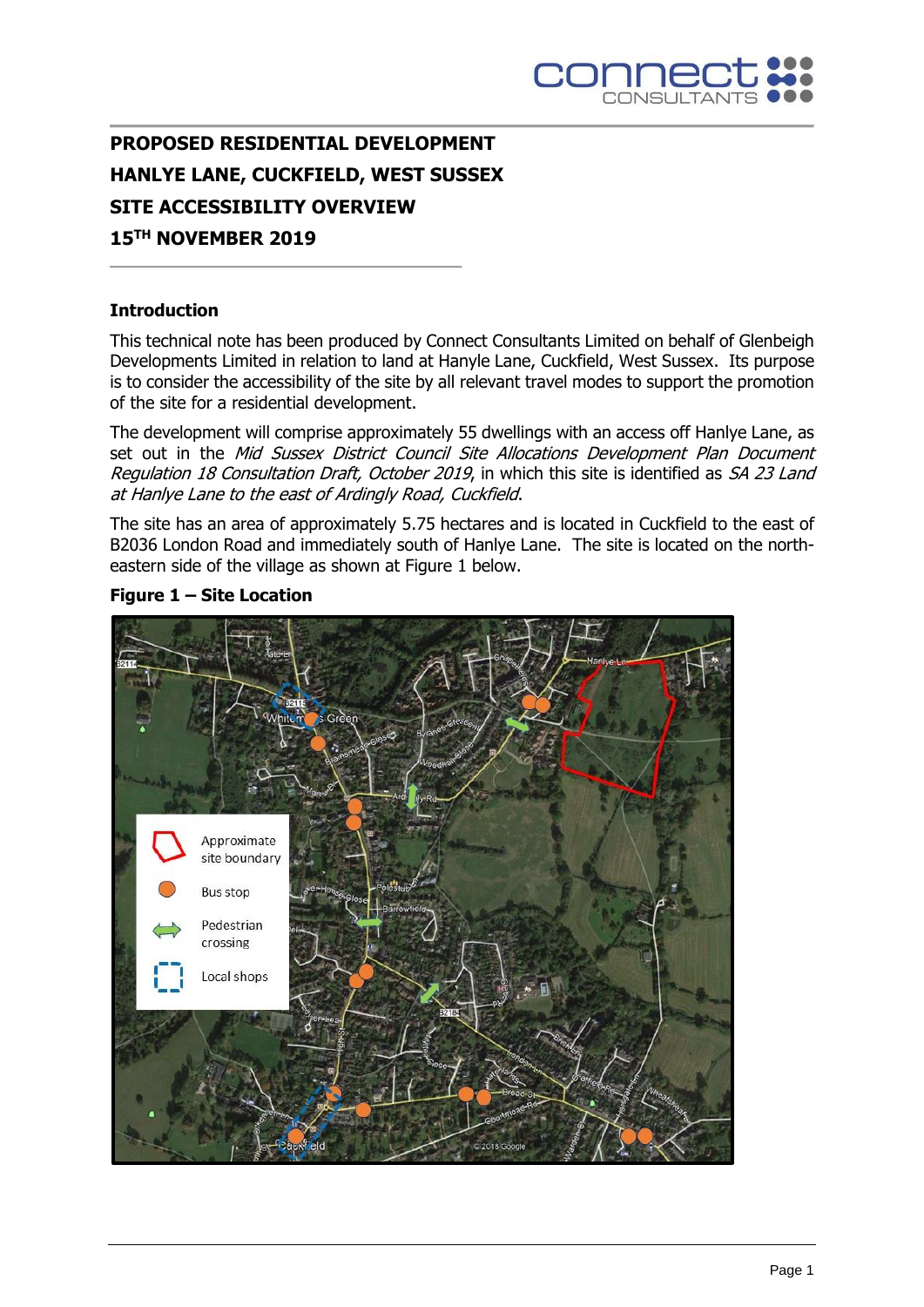### **Pedestrian Access**

The pedestrian site entrances are located on Longacre Crescent / Ardingly Road on the western side of the site and on Hanlye lane along the northern site boundary.

Local to the site Ardingly Road has continuous footways along both sides of the carriageway, and is street-lit. Ardingly Road meets the B2036 London Road at a mini-roundabout junction to the east and meets Hanlye Lane at a mini-roundabout junction to the north. There is also foot/cycle path connecting Ardingly Road with Polestub Lane and Glebe Road to the south of the site and a footpath connecting Ardingly Road with London Road to the west.

B2036 London Road has footways on both sides of the carriageway for the length of the village connecting the site with local pedestrian infrastructure and facilities. To the north of the site, Hanlye Road has a footway along the southern side of the carriageway between the Ardingly Road roundabout and the Court Meadow School site entrance.

Walking has the potential to replace car trips for journeys under 2km in length, depending on factors such as the journey purpose, topography etc. A 2km walking radius from the site is shown at Figure 2 below.



### **Figure 2 – Walking Catchment**

The development site is within walking distance of the entirety of Cuckfield village, which offers a number of local centre services and facilities, including a food store, pharmacy, medical centre, post office, primary school and secondary school.

Based on the above, there is existing pedestrian infrastructure and there is a range of facilities available within walking distance of the proposal site.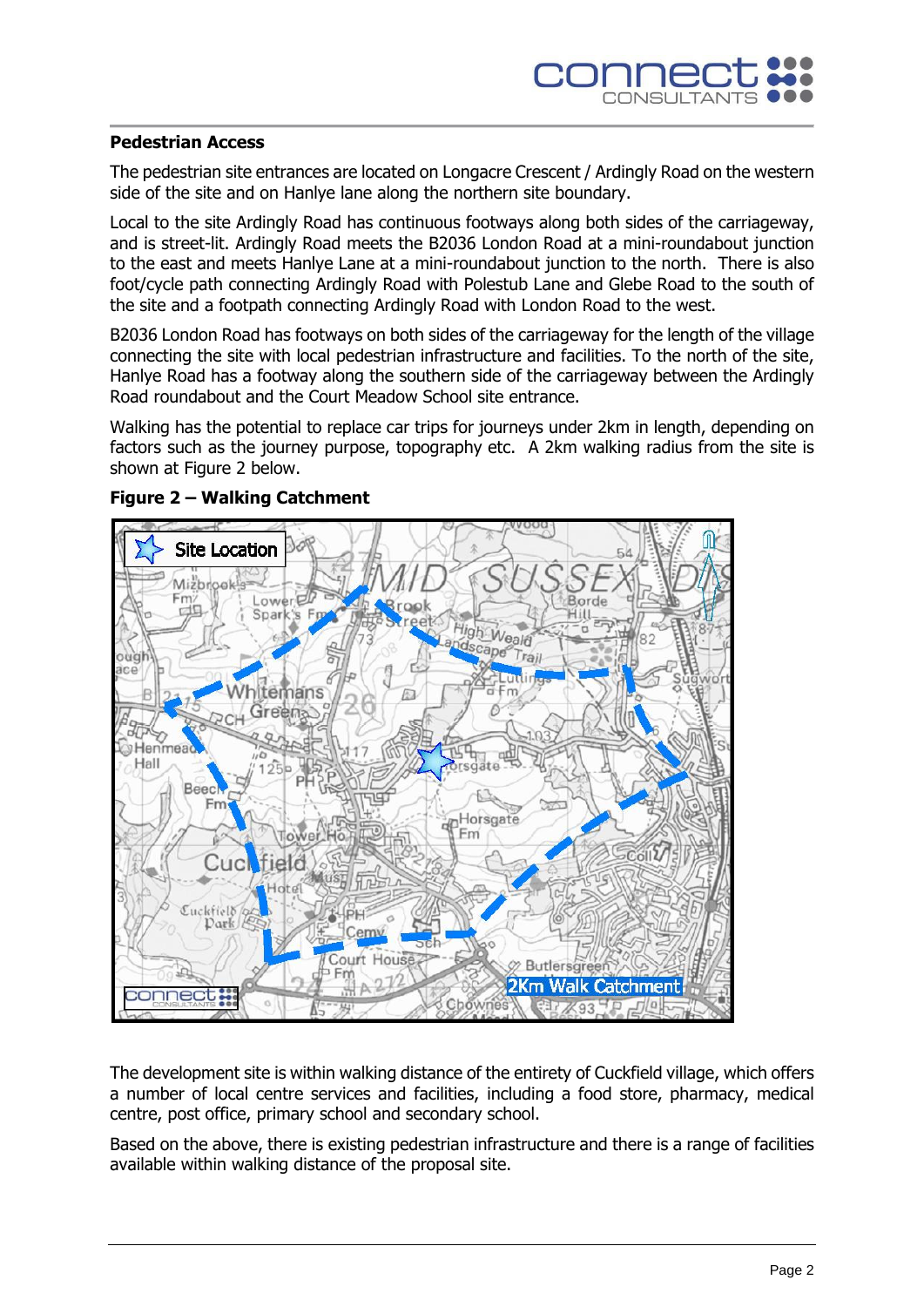## **Cycle Access**

Cyclists will be able to access the proposed site via the pedestrian/cycle access from Longacre Crescent / Ardingly Road, as well as the proposed vehicular access at the northern end of the site to Hanlye Lane.

Cycling also has the potential to replace short car trips, particularly for journeys of less than 5km in length. Assuming a 5km cycle distance, the catchment area of the site by cycle is shown at Figure 3 below.



# **Figure 3 – Cycle Catchment**

The 5km cycling radius includes the entirety of Cuckfield along with a large proportion of Haywards Heath, including the town centre, railway station, and a supermarket.

Overall, the site is within cycling distance of a variety of employment, education, and day-today facilities, thereby offering a sustainable travel choice to future residents and visitors.

## **Bus Access**

The guidance contained within the Institute of Highways and Transportation's publication entitled "Planning for Public Transport in Developments" recommends a maximum walking distance of 400 metres between travel generating land-uses and the nearest bus stop.

The nearest bus stops are located on Ardingly Road adjacent to Longacre Crescent c80m walk distance from the western pedestrian / cycle site access. There are also bus stops located on